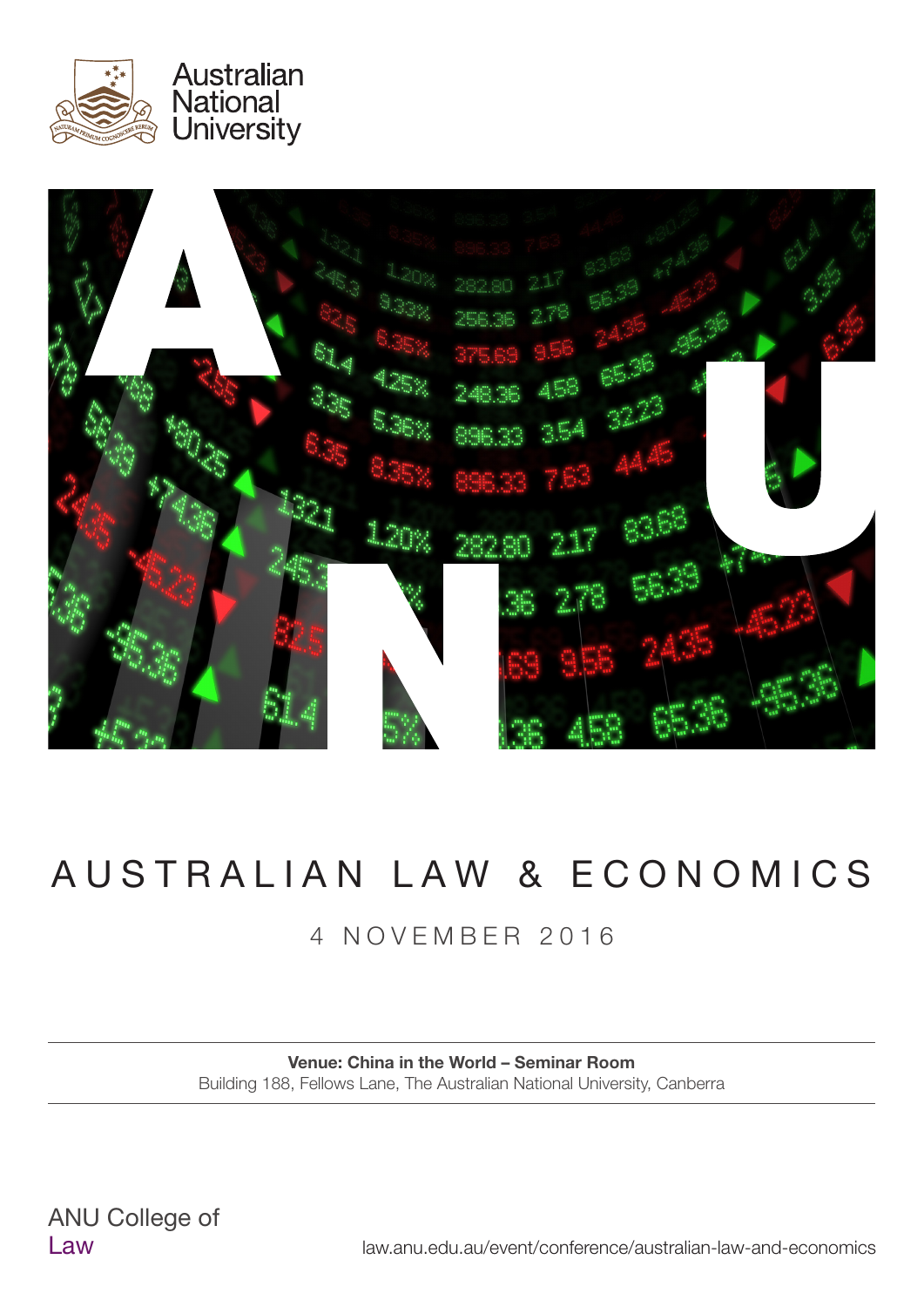### AUSTRALIAN LAW & ECONOMICS PROGRAM

| <b>FRIDAY 4 NOVEMBER 2016</b> |                                                                                                                                                                                                                                                                                                                                           |
|-------------------------------|-------------------------------------------------------------------------------------------------------------------------------------------------------------------------------------------------------------------------------------------------------------------------------------------------------------------------------------------|
| $8 - 8.45$ am                 | Registrations                                                                                                                                                                                                                                                                                                                             |
| $8.45 - 9$ am                 | <b>WELCOME AND OFFICIAL OPENING</b>                                                                                                                                                                                                                                                                                                       |
| $9 - 10$ am                   | <b>KEYNOTE: GENDER, LAW AND ECONOMICS</b><br><b>Bob Gregory</b><br>> Women in the new world: Is this the end of the road?                                                                                                                                                                                                                 |
| $10 - 10.15$ am               | Morning tea                                                                                                                                                                                                                                                                                                                               |
| $10.15 - 11.15$ am            | <b>PUBLIC LAW AND ECONOMICS</b><br><b>Ben Gussen</b><br>> Residuum powers: Comparing Australia, Canada and the US<br>Jose Rodrigues Neto and Ben Chen<br>> Civil litigation: A contest theory<br>Benoit Freyens and James Booth<br>> A study on political activism in labour courts                                                       |
| $11.15$ am $-12.15$ pm        | INDUSTRY, COMPETITION AND TRADE LAW AND ECONOMICS<br>Kevin Fox<br>> Competition, innovation and productivity<br><b>Mark Melatos</b><br>> Camouflaged trade agreements<br><b>Rhett Martin</b><br>> Sustainability regulation and the Victorian public forestry industry: Improving the bottom line                                         |
| $12.15 - 1.15$ pm             | Lunch                                                                                                                                                                                                                                                                                                                                     |
| $1.15 - 2.15$ pm              | <b>KEYNOTE: INSURANCE APPROACHES TO LAW AND ECONOMICS</b><br><b>Bruce Chapman</b><br>> Economic insurance instruments and the law: With application to income contingent loans<br>as a legal instrument in fines, incarceration and Legal Aid                                                                                             |
| $2.15 - 3.15$ pm              | <b>CORPORATE LAW AND ECONOMICS</b><br>Paul Chen and Martin Richardson<br>> Conflict of interest, disclosure, and vertical relationships: An experimental analysis<br>Richard Holden & G Ellison<br>> A theory of rule development<br>Uwe Dulleck<br>> Insolvency reform: Behavioural economic insights into the impact of past bankruptcy |
| $3.15 - 3.30$ pm              | Afternoon tea                                                                                                                                                                                                                                                                                                                             |
| $3.30 - 4.30$ pm              | <b>TAX LAW AND ECONOMICS</b><br>Pascalis Raimondos<br>> International corporate tax<br>INTELLECTUAL PROPERTY LAW AND ECONOMICS<br>George Barker<br>> Copyright law and the digital economy<br>Hazel Moir<br>> The economic costs of patent doctrines                                                                                      |
| $4.30 - 5.30$ pm              | <b>GENERAL SESSION ON LAW AND ECONOMICS PAST AND FUTURE</b><br>William Coleman<br>> Law and economics in Australia<br><b>AGM AUSTLEA</b><br>> Conference close                                                                                                                                                                            |